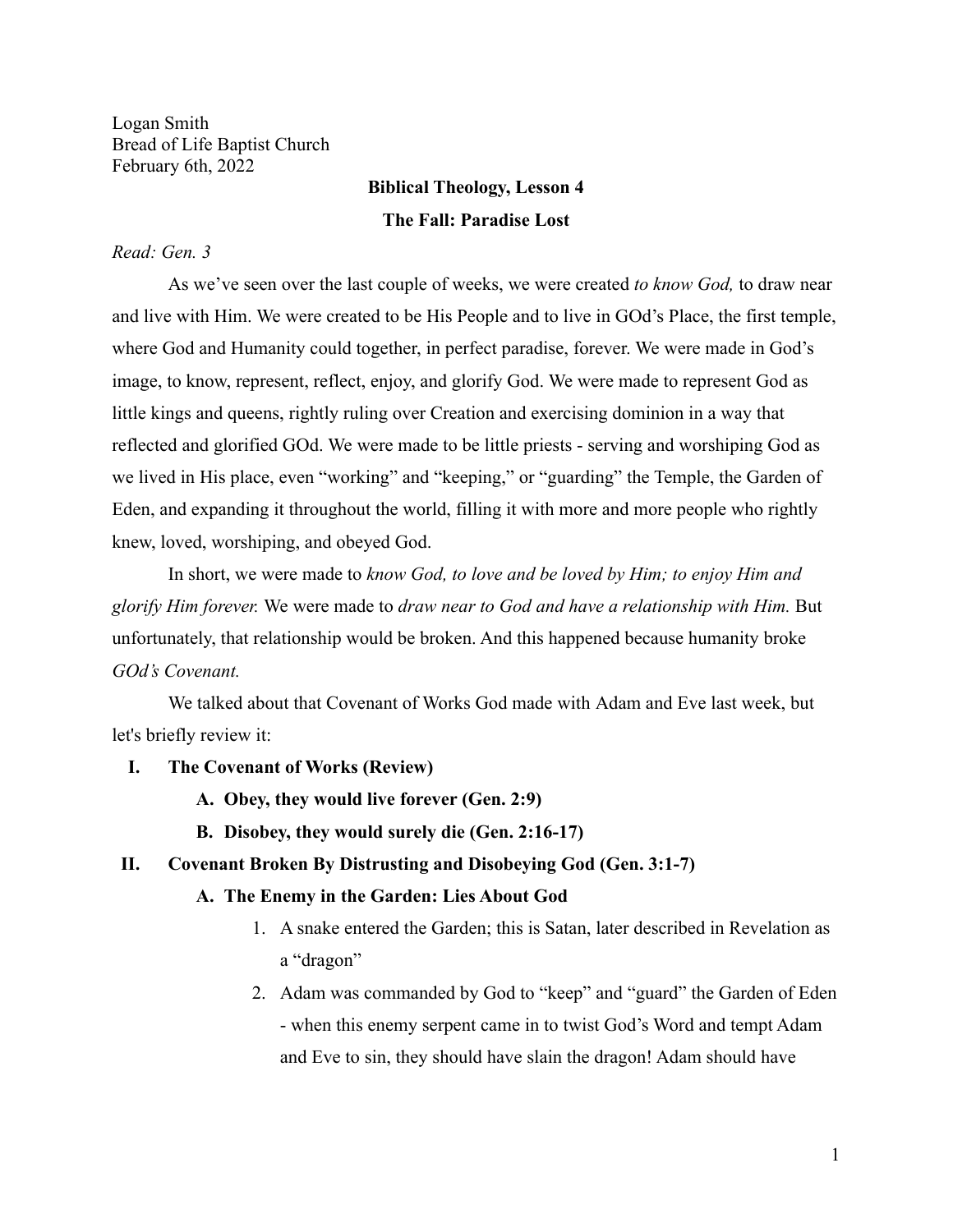protected his wife! THey both should have trusted God, obeyed His Word, and guarded the temple of Eden.

3. But they didn't - they listen to the lies of Satan. Satan doubted God's goodness and twisted His words. Satan made it sound like God was holding out on Adam and Eve - the same ploy he uses today, to make us think that God is holding out on us, and that true happiness and goodness is found outside of God's Word, that we'll truly be happy by disobeying God's Word and choosing Sin.

## **B. The Origin of Sin: Doubting God's Goodness, Not Trusting in Him, and Disobeying His Word**

- 1. Adam and Eve chose to believe Satan's lies and not believe in God's Word. They doubted GOd's goodness.
- 2. They disobeyed GOd and broke His Covenant.
- 3. All sin begins here: with *doubting that God is good and loving; that thinking that we know better than God; by listening to the lies of Satan instead of God; by trying to be gods ourselves, and dethrone God as our King.*
- 4. Adam and Eve sinned, and immediately faced the consequences.

## **III. The Consequences of Sin (Breaking God's Covenant) for All Humanity**

## **A. Broken Relationship Between Mankind and God**

- 1. Under GOd's wrath guilt and shame; broken relationship **(Gen. 3:7-10)**
	- a) THey immediately feel guilt and shame
	- b) Shame symbolized by them trying to cover up their nakedness
	- c) Their guilt is symbolized by them hiding from God
	- d) Humanity no longer GOd's people
- 2. Mankind kicked out of GOd's Place, the Garden of Eden (**Gen. 3:22-24)**
	- a) Because of our sin, guilt, and shame, our relationship with God is broken and we can no longer know Him, draw near, or live with Him as His people
	- b) Kicked out of the Garden; mankind can no longer live with God in His place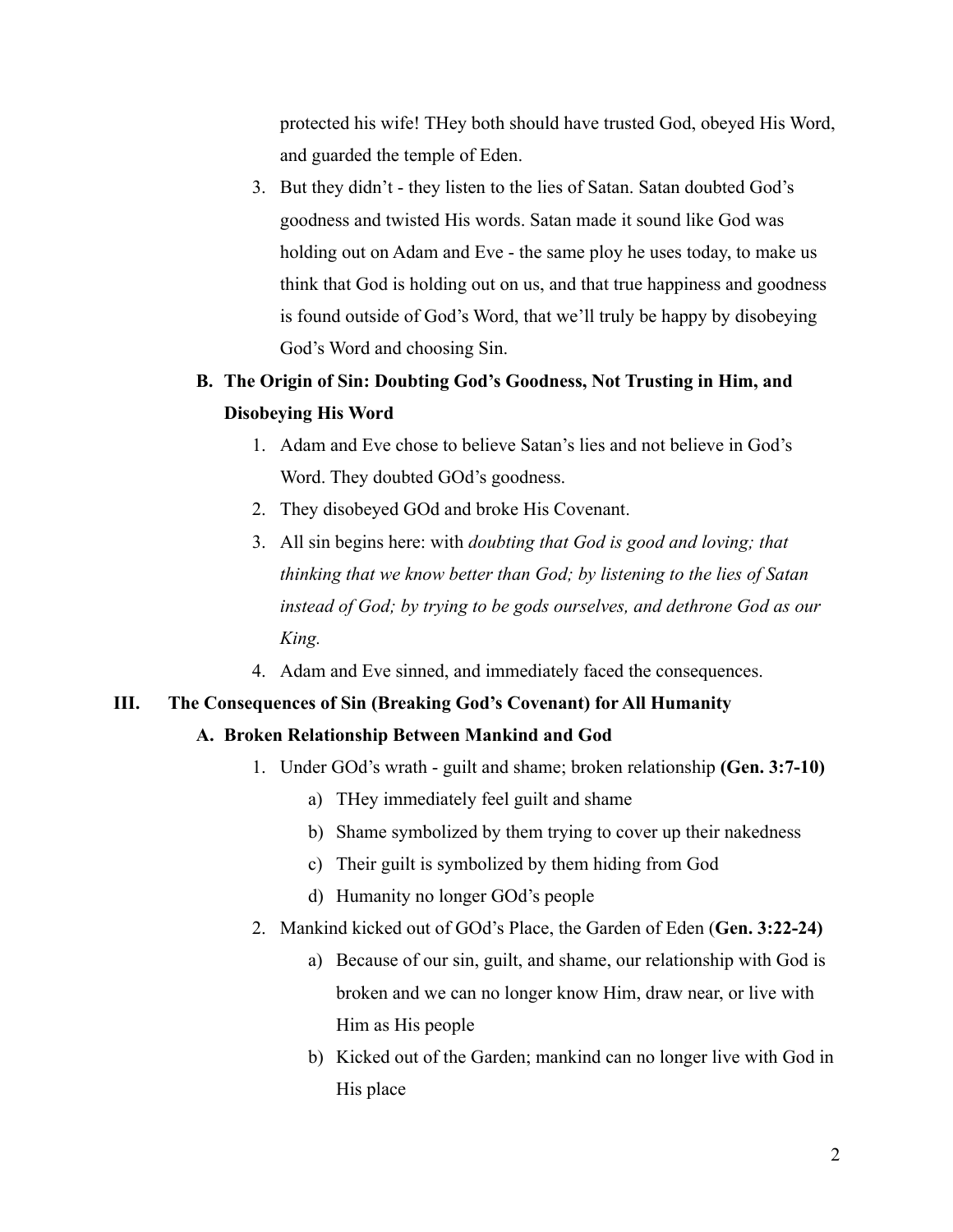- 3. God's promised curse is fulfilled: *death enters the world*
	- a) *Physical death*
		- (1) Just as God promised, physical death surely comes to Adam and Eve and all their descendants
		- (2) this is the point of the genealogy of **Gen. 5;** we see the repeated refrain "and he died"
	- b) Points to humanity's *spiritual death*
		- (1) Cut off from the tree of life, so that they can no longer live in paradise forever (Gen. 3:22)
		- (2) Cut off from eternal life under God's eternal wrath *Hell*
		- (3) The painful reality of what's going on here is explicitly stated in *Eph. 2:1-3:*

"And you were dead in the trespasses and sins in which you once walked, following the course of this world, following the prince of the power of the air, the spirit that is now at work in the sons of disobedience - among whom we all once lived in the passions of our flesh, carrying out the desires of the body and the mind, and were by nature children of wrath, like the rest of mankind."

(4) No longer children of God, but children of wrath

#### **B. Broken Relationship Between Man and Man**

- 1. Sin comes into the world and breaks our relationships with each other, so that we no longer rightly love each other; sin corrupts and distorts all of our relationships this side of the Fall
- 2. Sin distorts our marriages; we talked about how the image of God includes being "male and female" - here, we see that our humanity is broken, meaning that our marriages are distorted by sin
	- a) As the man, Adam should have been the leader by protecting his wife and taking responsibility.Adam blames Eve, rather than taking personal responsibility (Gen. 3:12)
	- b) The woman's curse **(Gen. 3:16)** Our sin makes us abuse and detest our God-given, complimentary gender roles, so that women have the temptation to reject their husband's leadership and be in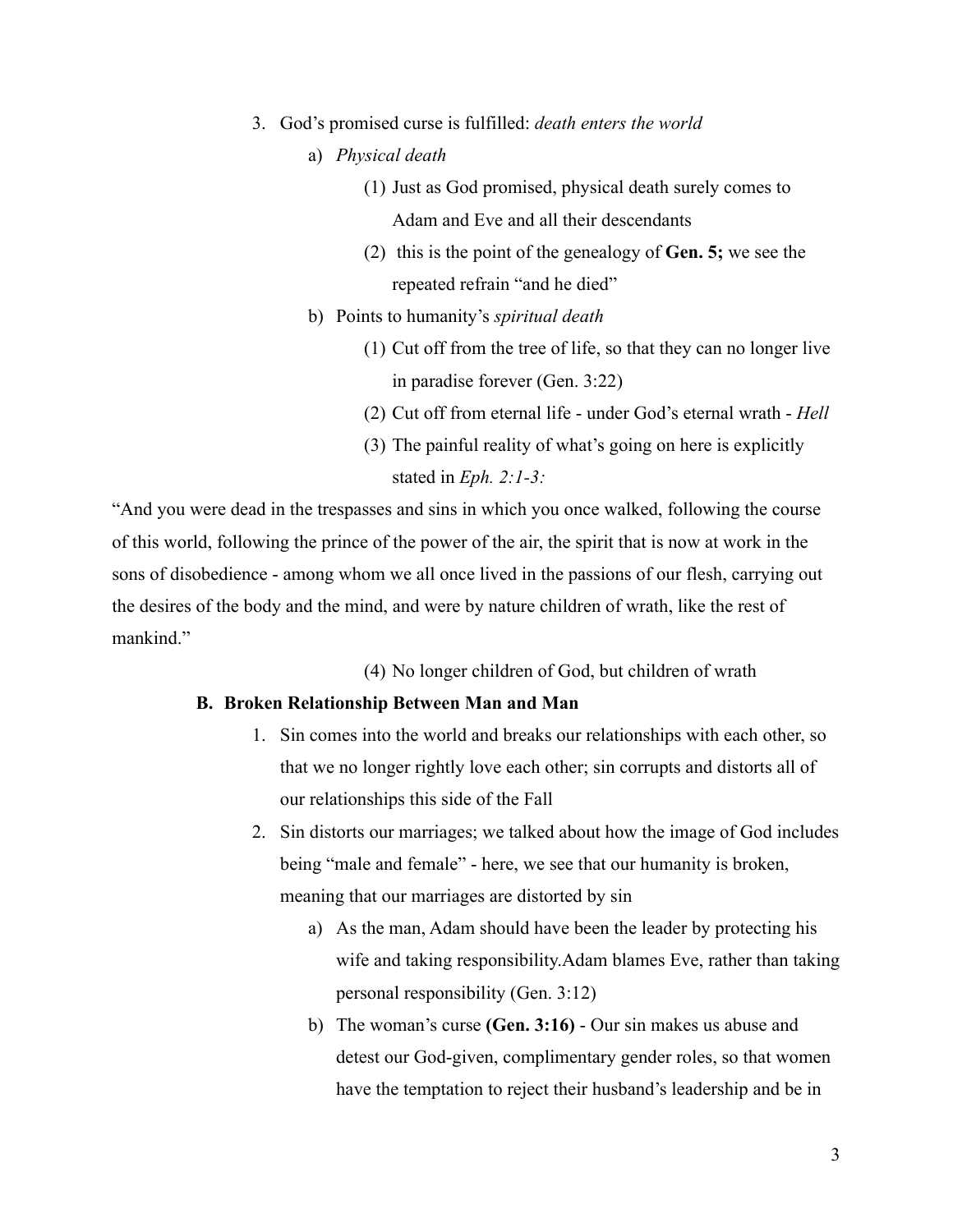charge, and men have the temptation to *neglect* biblical leadership, either by being too passive and not taking responsibility (like Adam) or by being abusive tyrants and not being self-sacrifical, servant-hearted leaders. That's what this verse means

3. Sin distorts all relationships, bringing hatred into the world instead of love - the tragic point of Cain and Abel, in chapter 4

## **C. Broken Relationship Between Man and Creation**

- 1. GOd's curse on Adam **(Gen.3:17-19)**
- 2. No longer in paradise all of Creation is fallen and cursed
- 3. Famine, sickness and disease, natural disasters, bad weather, animals that eat us, weeds and thorns, etc.

## **IV. Application - What Does this Mean for us Today?**

### **A. Original Sin**

1. When Adam and Eve sinned, we sinned. We all sinned in Adam and are born with a sinful nature. We are all sinners.

### **a) Rom. 5:12**

### **B. Total Depravity**

1. We are all born with a sinful human nature - ever single person is born a *sinner.*

### **a) Rom. 310-18**

- 2. Doesn't mean everyone is as bad as they could be; but it *does mean* that everyone is "depraved," so that everything we do, apart from Christ, is warped and broken by sin
- 3. No one is born "good." Everyone is sinful. No one chooses good or GOd on their own. Even the good things we do, apart from Christ, are stained by sin. We need GOd's grace.

## **C. All Mankind Under the Wrath of God**

1. Summary: Humanity no longer GOd's people and kicked out of God's place, because mankind broke God's Covenant. Sin, Satan, and Death reign in the world. Human beings no longer properly represent, reflect, love, or glorify God; our relationship with Him is broken. Sin runs